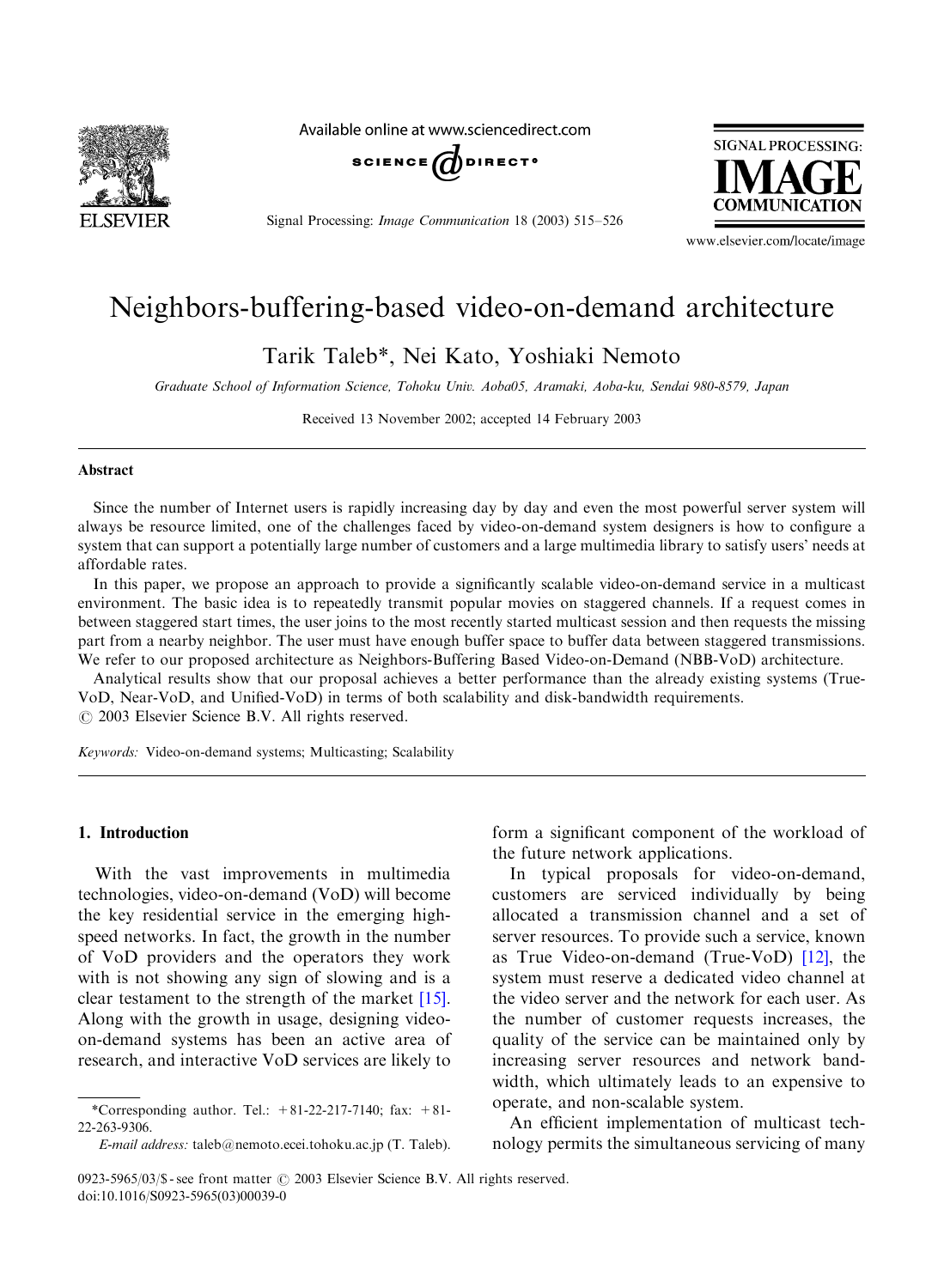users without overloading either the network or the server resources, and thus providing an effective-cost and large-scalable video-on-demand system, known as Near video-on-demand (Near-VoD) [1–3,7,16].

Near-VoD makes use of multicast delivery to service more than one customer with a single set of resources to substantially reduce the system cost and achieve scalability [3,5,9]. In this system, each movie can be multicast using a predetermined number of channels. For each channel, the assigned movie is repeated over and over, and channels transmitting the same movie are offset by a time slot. Movies are available only at the beginning of these slots (say 15–30 min). A customer making a request after the start of a multicast channel will thus have to wait till the upcoming channel starts transmitting the movie. This introduces a significant start-up delay to the customer, which effectively contradicts the ondemand nature of the service.

Unified video-on-demand (Unified-VoD) system unifies the existing True-VoD and Near-VoD systems by integrating unicast with multicast transmissions [11]. In this system, requests arriving after the beginning of a multicast channel, will be immediately served by a unicast stream instead of being scheduled for the upcoming multicast channel. By so doing, the system can reduce the start-up delay in a multicast environment. However, since even the most powerful server system will always be resource limited, some requests may be denied when a large number of users issue requests in a short period of time for a certain number of popular movies. Such cases may happen during the last six evening hours of weekends, known as ''prime time'', when the number of requests for particular popular movies would be considerably high [13].

In this paper, we propose a technique to provide an interactive and significantly scalable video-ondemand service in a multicast environment. Our proposed mechanism attempts to further increase the system capacity by reducing the effective request arrival rate to the video server. The basic idea of our proposal is to take advantage of appropriate buffering of participants of a particular session to satisfy the maximum number of new requests, willing to join the same session, instead of using unicast channels. A number of local video servers (LVSs) are distributed in a wide service-area network (WSA). Each of them serves a particular service area and the WSA central server serves a group of these local areas. Popular movies are locally replicated at each LVS and are repeatedly transmitted on staggered channels. If a request comes in between staggered start times, the user joins to the most recently started multicast session and then requests the missing part from a nearby neighbor. The user must have enough buffer space to buffer data between staggered transmissions. The impact of our proposal on the system is to increase system capacity and make better utilization of available unicast streams. We refer to our proposed architecture as Neighbors-Buffering Based video-on-demand (NBB-VoD) architecture.

By storing frequently requested movies on local servers, most client requests can be locally served resulting in reducing the transmission cost and the backbone WSA total bandwidth requirement. NBB-VoD can clearly achieve further reduction in the traffic load and network congestion. When a user accesses the local video server LVS, the service manager attempts to satisfy his request by establishing an interconnection between the user and his nearest neighbor to transmit one portion of the video data while the rest is delivered to the user through a multicast channel directly from the video server. If a large number of requests are satisfied in a similar way, then reduction in the backbone LSA bandwidth requirement can be significant. This reduction in the bandwidth requirement yields reduction in the video traffic, which is inherently bursty over both short and long time scales. This reduction yields also an alleviation of the congestion in both the network and the bottleneck due to the local video server.

We believe that NBB-VoD may achieve magnificent performance to provide video-on-demand services to university campus networks where users may have access to the same VoD applications (distance learning) at nearly same time, to mobile multi-user platforms such as airplanes, ships, and trains (via satellite links) where users are close to each other and may desire to watch the same movie.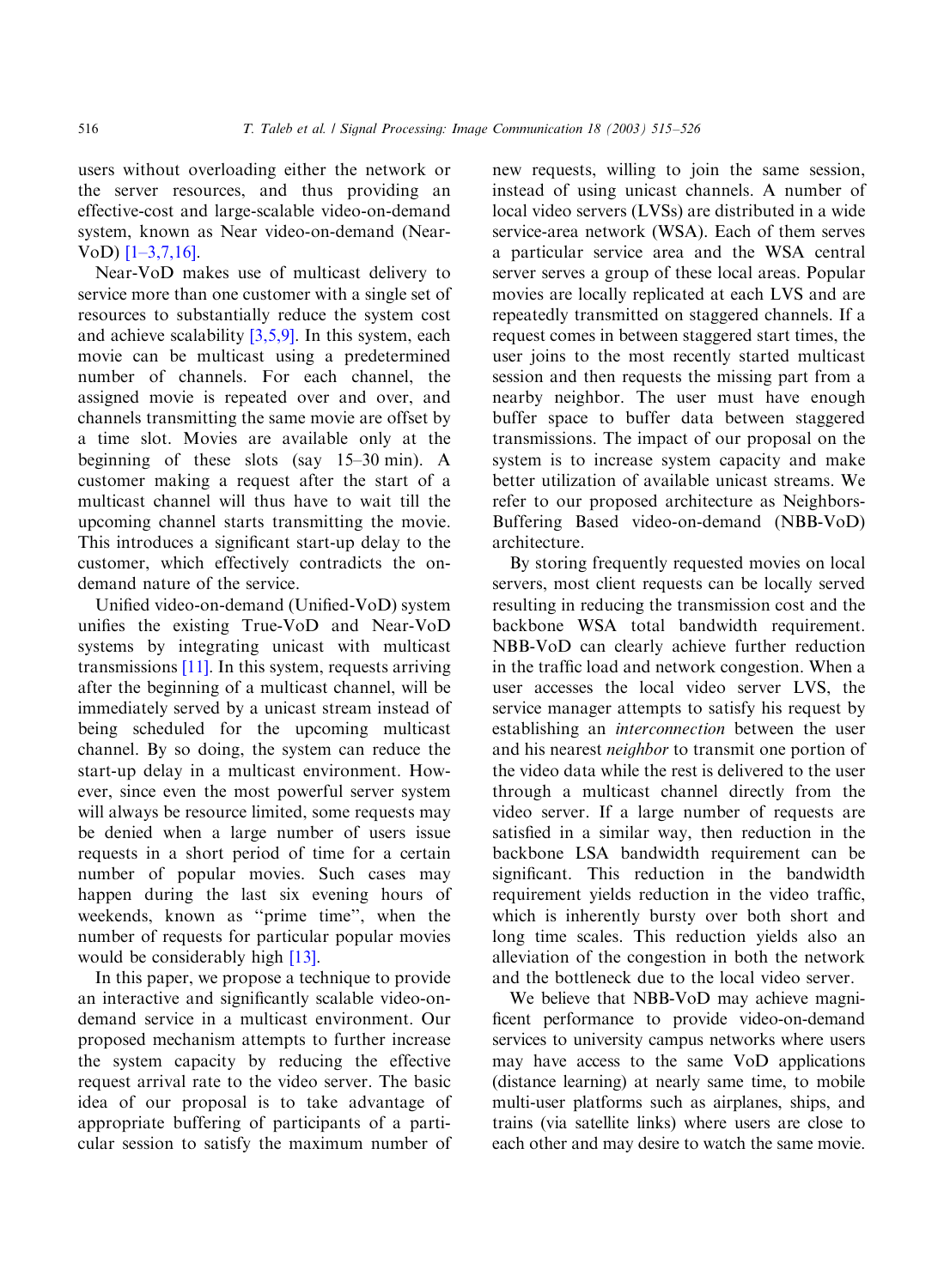The remainder of this paper is organized as follows. In the next section, we provide an overview of a typical VoD system architecture and discuss its major components. Section 3 presents our proposal NNB-VoD. We analytically develop our proposal in Section 4 and discuss its analytical results in Section 5. We discuss some implementation issues in Section 6. Concluding remarks are in Section 7.

## 2. Video-on-demand architecture

Besides the network, there are three other major components in a video-on-demand system. The customer interface device, also called the Set-top-Box (STB), enables the user to control the display and to interact with the program. The service manager uses information about outstanding requests and the availability of resources to accept or reject requests. The video server is responsible for receiving and processing manager signaling and control information. It must retrieve requested data from a variety of storage media while still meeting real-time delivery deadlines in order to achieve a continuous and seamless play-out.

Video servers placement is an important consideration in emerging distributed multimedia applications delivery over wide service-area networks (WSAs), and has been the subject of recent research projects [10,6,8].

Fig. 1 depicts a typical architecture of a VoD system with a two-tiered architecture. For simplicity of discussion, each WSA is assumed to comprise several local service-areas (LSAs) interconnected by a backbone WSA. In order to achieve high performance, LSAs should be decided in a way that the mechanisms for accessing and delivering data in a VoD server are very fast and reliable, as well as being scalable and easy to adapt to users' needs. By storing most popular movies in local video servers, most client requests can be locally served. Consequently, the transmission cost and The WSA backbone bandwidth requirement can be reduced, and high scalability and reliability can be obtained. We assume that the network connecting video servers and users' STB is multicast capable and provides a sufficiently fast channel for delivering control messages.

#### 3. Operational overview of our proposal NBB-VoD

# 3.1. Key components of our proposal

We assume all the local video servers (LVS) and local service managers (LSM) are similar. We thus can focus on only one of them. We assume that



Fig. 1. Server placement.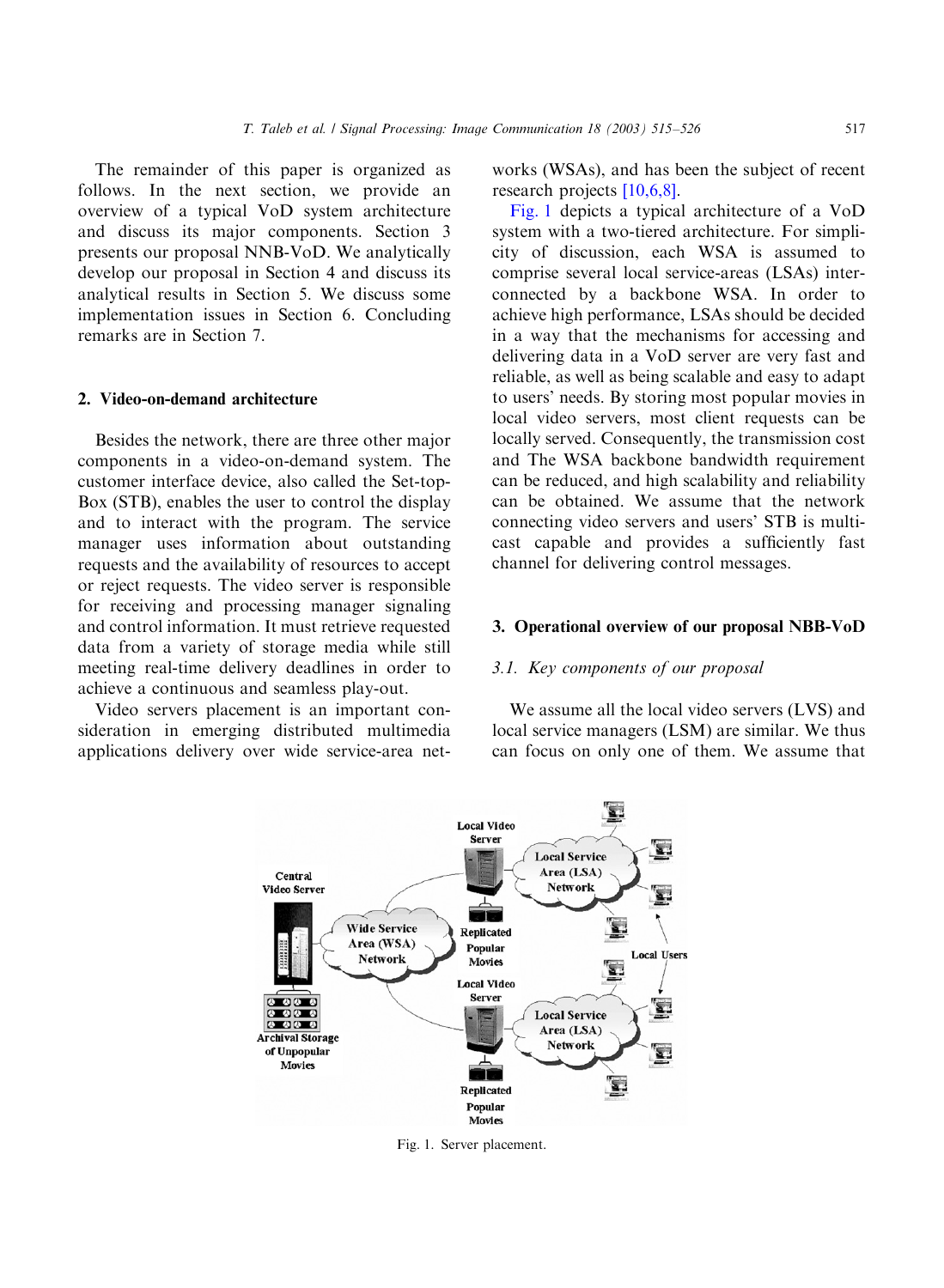there are  $N_{\rm u}$  unicast channels,  $N_{\rm m}$  multicast channels, and a certain number of replicated movies at each local video server. Similarly to Near-VoD, each movie is assigned a predetermined number of multicast channels, and for each channel, the movie is periodically repeated over the service time. Data transmission from multicast channels is possible only at the beginning of slots.

At the user side, we assume that all users' devices are similar and have additional storage to cache video data for later playback as proposed in [11]. We intend to use buffering mechanisms similar to those proposed in [3]. Each user's buffer is divided into two parts. One part is used to hold frames that have been already displayed and should be large enough to store a slot's worth of frames. The second part is responsible for providing continuous playback and holding a small amount of un-played frames.

#### 3.2. Session profile

A session is formed by having multiple clients receive the same VoD application and is identified by a unique multicast address [14]. A session group  $G_n$  is defined as a group of users listening to the same multicast channel  $C_n$ .

When a user A desires to join a particular session, the service manager will provide the user with the session's multicast address and its size.<sup>1</sup> Before the actual reception of the requested video data, the user A will be asked to multicast a session packet to all the members of the session. In response, each member should send a reply packet to the user A. This latter uses these reply packets to estimate the one-way distance<sup>2</sup> between him/her and other members as explained below.

The *session packet* and *reply packets* contain a source-ID and a timestamp. Assume that user A sends a session packet  $P_s$  at time  $t_1$  and user B receives the *session packet* at time  $t_2$ . In response to the session packet, user B immediately issues a reply packet  $P_r$  at time  $t_3$  marked with  $(t_3, \triangle)$ where  $\Delta = t_2 - t_1$ . Upon receiving  $P_r$  at time  $t_4$ , user A can estimate the latency from user B to user A as

$$
D_{AB}=\frac{(t_4-t_3)+\Delta}{2}.
$$

Once distance calculation is done, the user will send a report packet to the service manager including information of the one-way distance between the user A and other members. The manager will then use this information to update the session profile. Each session profile is identified by a name (i.e., movie's name). In addition to information about movie sequence statistics (i.e. frame rate) and users' buffer size, the session profile contains the following major elements:

- Client ID—defines a user/member of the session.
- Start-time—defines the time a user started viewing a movie.
- Multicast-channel—defines the multicast channel a user is listening to.
- $\bullet$  Buffer-contents<sup>3</sup>—indicates the range of frames a user has in his buffer.
- Interconnections—refers to clients that are connected to a member.
- Establishment-time—defines the time an interconnection was established between two users.
- Expiration-time—defines the time an interconnection will expire.
- Distance—indicates the one-way distance between a user and the other members.

Fig. 2 shows how our proposed session profile should typically look. For instance, Client 1 started playing the movie at 21:30:00, is listening to the multicast channel ''Titanic-1'', and has frames spanning the range from the 1500th frame to the 16500th frame in his buffer. An interconnection has been established between Client 1 and Client *n* at  $21:37:00$  and will expire at  $21:44:00$ .

#### 3.3. Admission control and scheduling mechanisms

When a user A generates a request at time  $t_r$  for a particular movie, the service manager first checks

<sup>&</sup>lt;sup>1</sup>Number of already existing members.

<sup>2</sup>Distance is calculated in time unit.

<sup>&</sup>lt;sup>3</sup>Knowing movie sequence statistics (frame rate), user's Set-Top-Box characteristics (buffer size), and the start time of reception, the service manager can estimate the buffer content of each user at any time.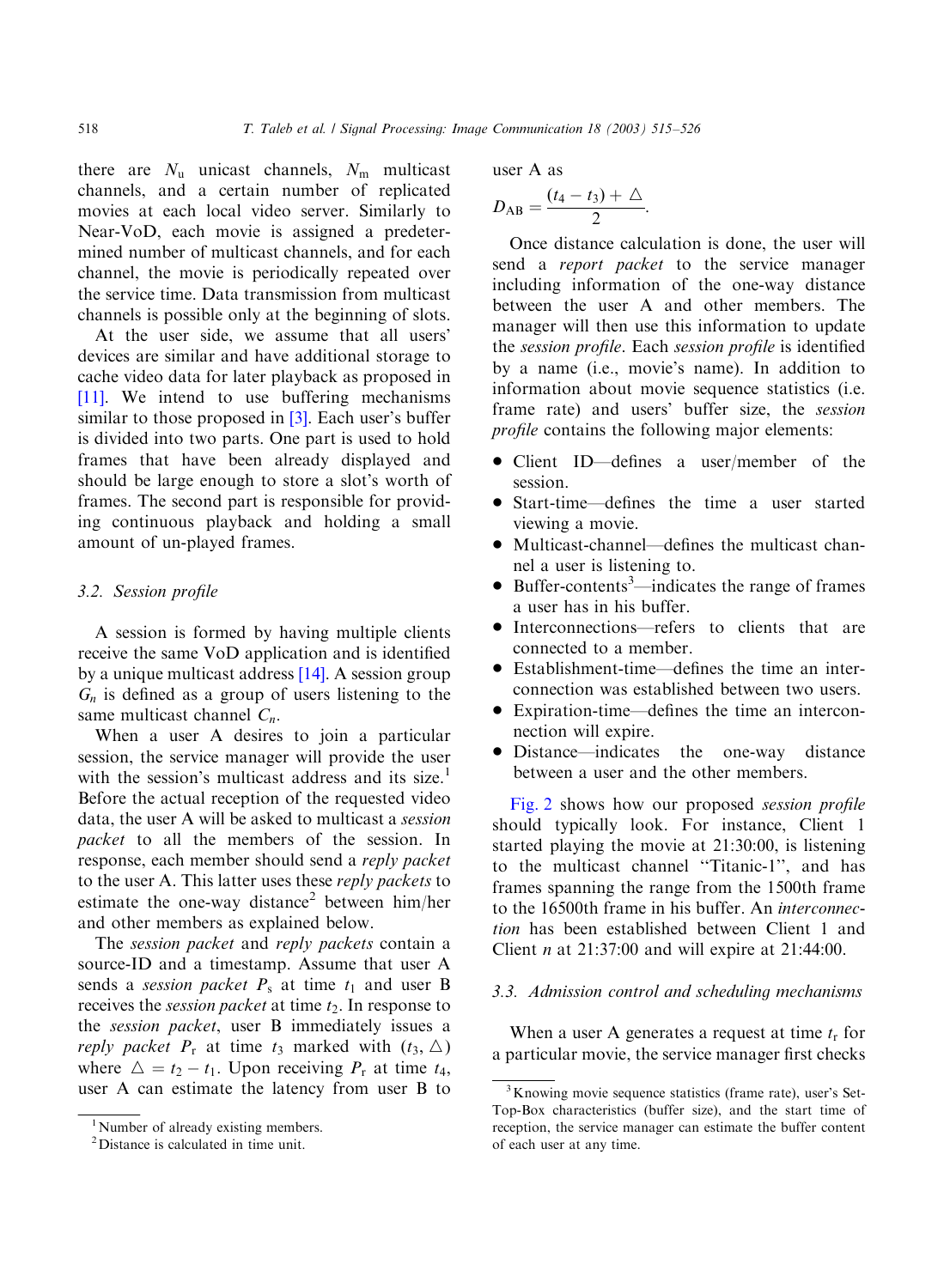| <b>Session Name (Titanic)</b> |                      |                                |                                           |                       |                       |                          |                         |                          |                               |  |
|-------------------------------|----------------------|--------------------------------|-------------------------------------------|-----------------------|-----------------------|--------------------------|-------------------------|--------------------------|-------------------------------|--|
| $Now = 21:41:00$              |                      |                                | Buffer Size $= 10$ min                    |                       |                       | Frame Rate = 25 frames/s |                         |                          |                               |  |
| Client<br>ID                  | <b>Start</b><br>Time | Multicast<br>Channel<br>Number | <b>Buffer</b><br>Contents<br>(Frames)     | Inter-<br>Connections | Establishment<br>time |                          | Expiration<br>time      | Other<br>Clients         | Distance<br>(m <sub>s</sub> ) |  |
| <b>Client 1</b>               | 21:30:               | <b>Titanic-1</b>               | 1500 <sup>th</sup>                        | Client n              | 21:37:00              |                          | 21:44:00                | <b>Client 2</b>          | 07                            |  |
|                               | 00                   |                                | to                                        |                       |                       |                          |                         | Client 3                 | 32                            |  |
|                               |                      |                                | 16500 <sup>th</sup>                       |                       |                       |                          |                         |                          | Ш                             |  |
|                               |                      |                                |                                           |                       |                       |                          |                         | Client n                 | 27                            |  |
| <b>Client 2</b>               | 21:33:               | <b>Titanic-1</b>               | 1st                                       | None                  |                       |                          |                         | Client 1                 | 17                            |  |
|                               | 00                   |                                | to                                        |                       |                       |                          |                         | <b>Client 3</b>          | 41                            |  |
|                               |                      |                                | 12000 <sup>th</sup>                       |                       |                       |                          |                         | II                       | Ш                             |  |
|                               |                      |                                |                                           |                       |                       |                          |                         | <b>Client</b> n          | 23                            |  |
| Ш<br>II                       | II<br>II             | $\mathbf{I}$<br>Ш              | $\parallel$<br>$\parallel$<br>$\parallel$ | Ш                     |                       | ║                        | $\parallel$<br>II<br>II |                          |                               |  |
| Client n                      | 21:37:               | <b>Titanic-1</b>               | 1st                                       | None                  |                       | ---                      |                         | <b>Client 1</b>          | 07                            |  |
|                               | 00                   |                                | to                                        |                       |                       |                          |                         | <b>Client 2</b>          | 23                            |  |
|                               |                      |                                | 6000 <sup>th</sup>                        |                       |                       |                          |                         | Ш                        | Ш                             |  |
|                               |                      |                                |                                           |                       |                       |                          |                         | <b>Client</b><br>$(n-1)$ | 45                            |  |

Fig. 2. An example of a session profile.

the start time of the nearest upcoming multicast channel  $C_n$  transmitting the requested movie. Let  $t_n$  be this start time.

If the waiting time,  $t_n - t_r$ , is smaller than a predetermined admission threshold  $\delta$  as follows:

$$
t_n-t_{\rm r}\leq \delta.
$$

The user A will be immediately informed that his/ her request has been accepted and scheduled for the upcoming channel. This parameter  $\delta$  depends on how long we are willing to let customers wait, and should not be more than few seconds to guarantee short latency service. In our numerical results,  $\delta$  is set to 90 s.

If the waiting time is bigger than the admission threshold  $\delta$ , the service manager will then check the session profile to see if there is any other user containing the requested data in his/her buffer. If an appropriate user B with the desired data is found, the service manager will establish an

interconnection between the two users A and B. The user A will then receive the already transmitted (from the nearest previous multicast channel  $C_{n-1}$ ) portion of the movie from the user B and start playing the movie as soon as data become available. Simultaneously, user A will receive the remaining portion of the movie from the nearest previous multicast channel  $C_{n-1}$  and store it in his/her local storage for later playback. The interconnection between the two users can be released in such a manner that the two portions of the video data must be synchronized to guarantee a continuous playback of the video.

If no user with the desired data is found, the service manager will assign a free unicast stream to the user A to transmit the already-sent part of the movie. At the same time, the user A will cache data from the nearest previous multicast channel  $C_{n-1}$ and proceed in the same way as above.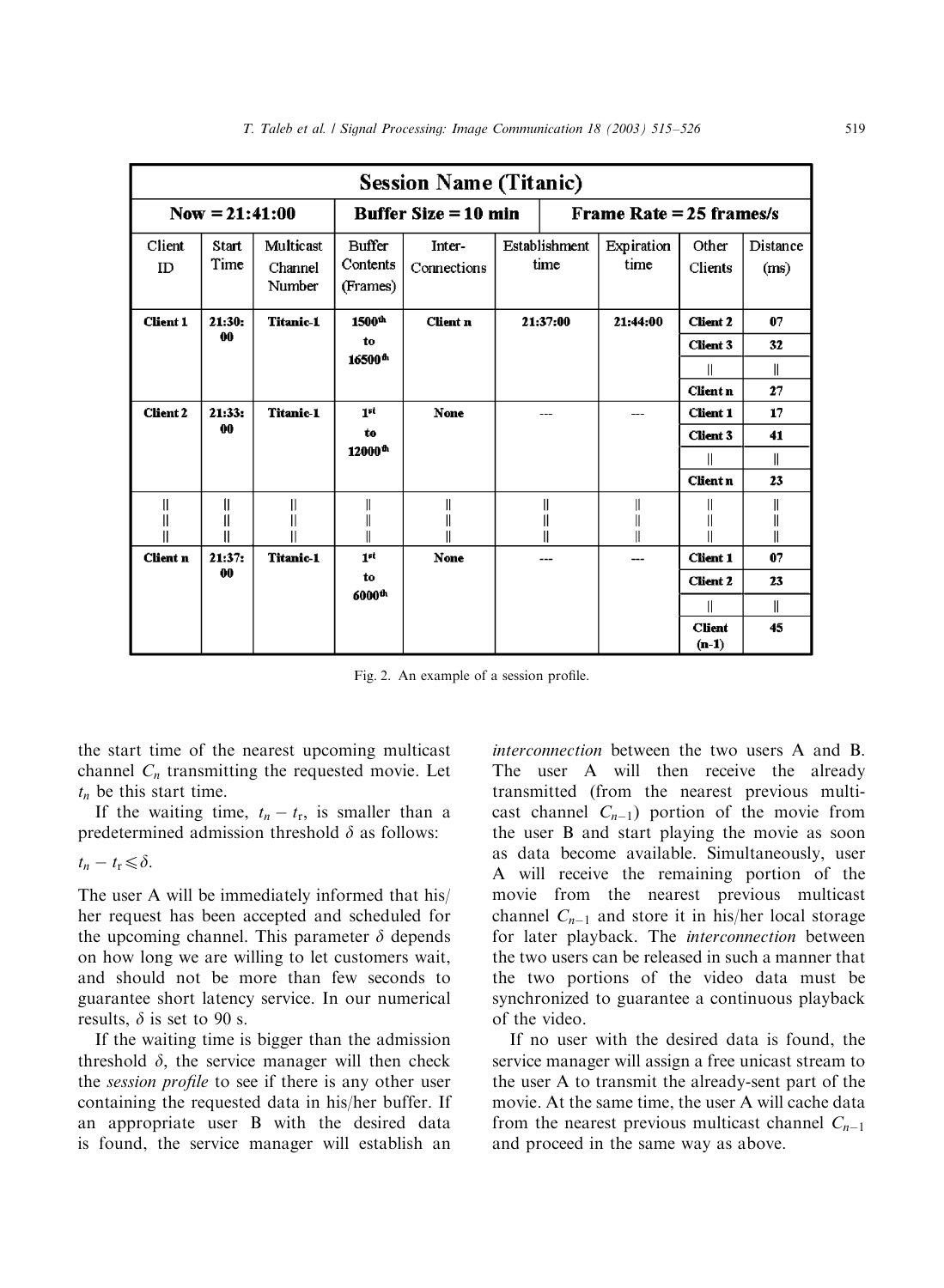# 3.4. Interconnections management algorithm

We now explain how the service manager establishes interconnections among participants of a particular session. Fig. 3 shows our proposed algorithm for managing *interconnections* establishment among clients. In order to protect user's devices from multiple simultaneous connections and to guarantee quality of service (QoS), we set the maximum number of connections a set-topbox can handle simultaneously without any damages to *Max-conn*. This parameter can be chosen empirically and depends on the characteristics of the set-top-box hardware.

We assume a user A generates a request for a particular video data at time  $t_r$ . Let *Neighbor(A)* be the set of clients whose buffer contains frames requested by client A. We note by  $Near(A)$  the nearest user to client A among elements of  $Neighbour(A)$ . Let  $Conn(B)$  denote the number of interconnections already established between client B and other users. Recall that each of these interconnections has an expiration time that can be deduced from the session profile. Let  $Min\text{-}expire(B)$  be the nearest expiration time.



Fig. 3. Interconnections management algorithm.

When user A issues a request at time  $t_r$  to join a particular session, the service manager first checks the session profile and sorts all the users who have the requested frames within their buffers, Neigh $bor(A)$ . The service manager will then sort the nearest *neighbor*, *Near*( $A$ ), and checks the number of connections established to him/her, Conn (*Near(A)*). If this number equals *Max-conn*, the service manager will check the nearest expiration time, Min-expire(Near  $(A)$ ). If Min-expire(Near  $(A)$ )- $t_r$  is smaller than the predetermined threshold  $\delta$  as follows:

# $Min - expire(Near(A)) - t_r \leq \delta.$

The user A will be requested to wait for a certain time till an interconnection is established between users A and  $Near(A)$ . Otherwise, the service manager will remove  $Near(A)$  from the set  $Neighbour(A)$ , sort again the nearest neighbor among elements of the new set  $Neichbor(A)$ , and proceed in the same way as explained above. This operation should be done till an available neighbor with the appropriate video data is retrieved. If the set  $Neighbour(A)$  becomes empty before an interconnection could be successfully established, the service manager will then assign a free unicast channel to satisfy user A's request and operate according to the proposed admission control algorithm.

# 3.5. Dealing with packet losses

An important issue is how packet losses, in a congested network, would affect the buffer content's prediction and how the service manager should deal with packet loss occurrence. Measurement study of Internet traces shows that even in case of multiple retransmissions, the time required for a host to recover a packet loss, over a terrestrial wide-area network (WAN), is in order of few seconds. We note by  $\chi$  the maximum time needed to recover a packet loss in a local servicearea (LSA). We set this parameter to 15 s in our numerical results, unless specified otherwise. We assume that end-users are designed to be resilient to packet losses and delays in network, that all the losses occur in the network, and that there is no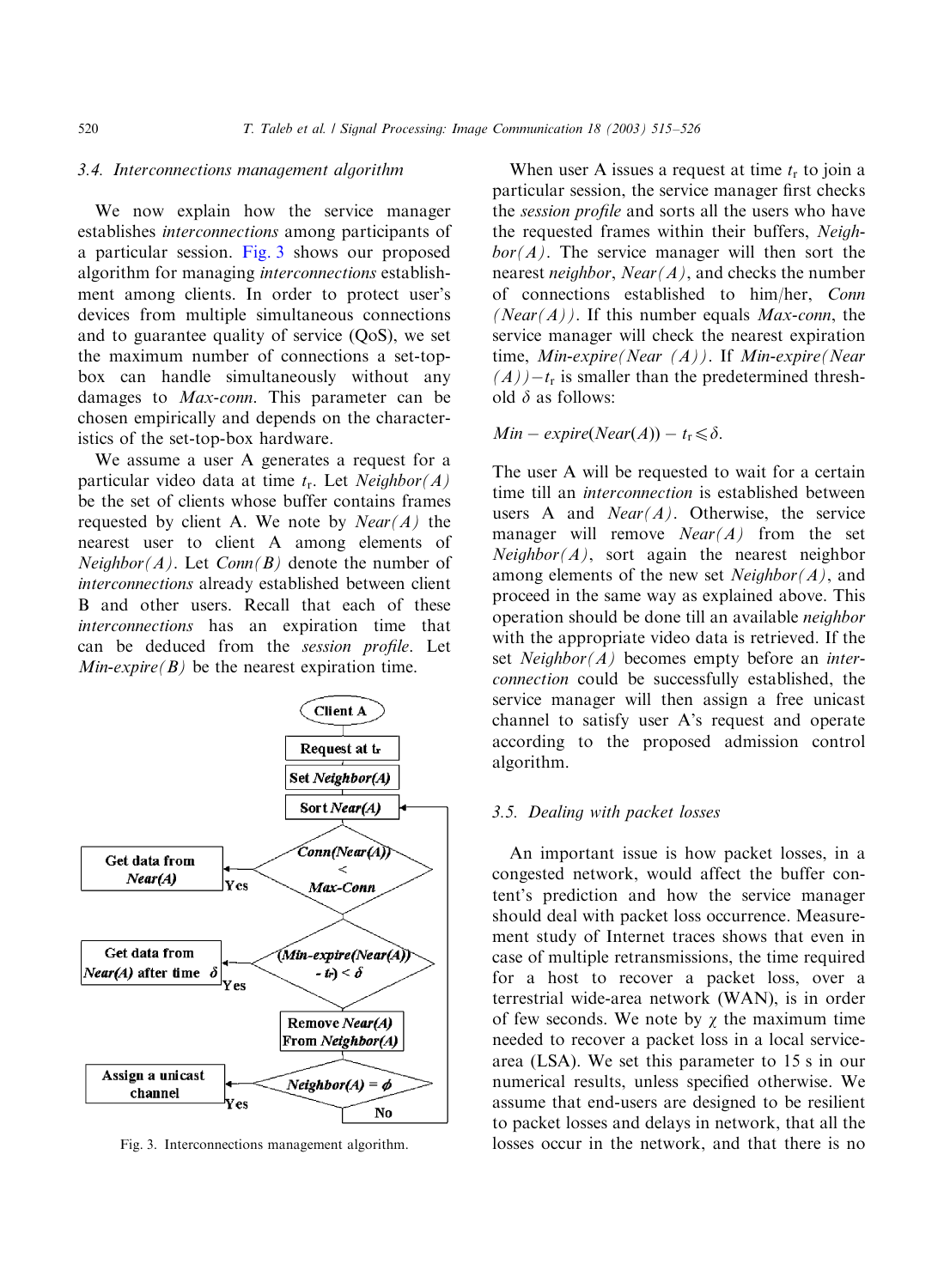loss caused by the deficiency of the server or the client.

Let us illustrate how the service manager should deal with packet losses via a simple example. As explained before, when a new user A issues a request, the service manager initially attempts to establish an interconnection between him/her and the nearest client,  $Near(A)$ , that has the required frames buffered. We envision two cases:

Case 1: the nearest client started receiving video data a time longer than  $\chi$  ago, and has consequently more than  $\chi$ 's worth of frames buffered.

Case 2: the nearest client has just started receiving video data within a time shorter than  $\gamma$ .

In the former, even if  $Near(A)$  misses a packet, this loss would be recovered while client A is getting data from  $Near(A)$  and the packet loss would not affect the service manager's estimation of client  $Near(A)$ 's buffer content. However, in the latter, there is a risk that the missed packet would not be retransmitted to  $Near(A)$  before it should be sent to the new user A. To avoid such cases, the service manager should not consider users that have joined a session in a time shorter than  $\chi$  in the *Interconnections Management Algo*rithm to satisfy new requests.

## 4. System key parameters

We assume that there are  $M$  popular movies of average length L replicated locally at each LVS. In our numerical results, we consider the case of 10 popular movies  $(M = 10)$  and L is set to 90 min. As in Near-VoD, each movie is assigned a predetermined number of multicast channels, and for each channel, the movie is periodically repeated over VoD service time. Multicast channels transmitting the same movie are offset by a slot time  $W$ . It is assumed that all multicast and unicast streams are statistically identical with a transmission capacity C:

The unicast channels share the same request queue and serve incoming requests in the firstcome-first-served (FCFS) discipline. They can thus be considered as a True-VoD virtual server. We define unicast usage time as the time from when a unicast channel is assigned to a user to when it is released. We note by  $T$  the *average service time* of unicast channels which can be measured from empirical data. Unless specified otherwise, we set T to 4 min in our analytical measurements.

If we assume that the service time of unicast channels is exponentially distributed with mean  $T$ . the unicast channels can be modeled then as an  $M/M/n/n+N$  queue [4], where N is the queue capacity. No queuing is assumed in our analysis  $(N = 0)$ , for the simple reason that queuing may cause longer service response delay in case of high arrival rates, which may ultimately effect the short-latency nature of VoD service [12].

At the user side, we assume that all users' devices are similar and contain sufficient extra buffering to hold a time slot's worth of frames. The request arrival process is assumed to be Poisson with arrival rate  $\lambda$ . This assumption is appropriate because the number of VoD users is typically large and users generate the service requests independently.

In our proposal, significant gains can be achieved in the case of popular movies. Hence, we focus in our evaluation model only on popular movies that are replicated at each LVS. Fig. 4 shows the request probability distribution for the  $M$  popular movies. We assume that the viewing probabilities of videos follow a normalized geometric distribution. We classify the  $M$  popular movies in order of their popularity. The



Fig. 4. Movies viewing probability model.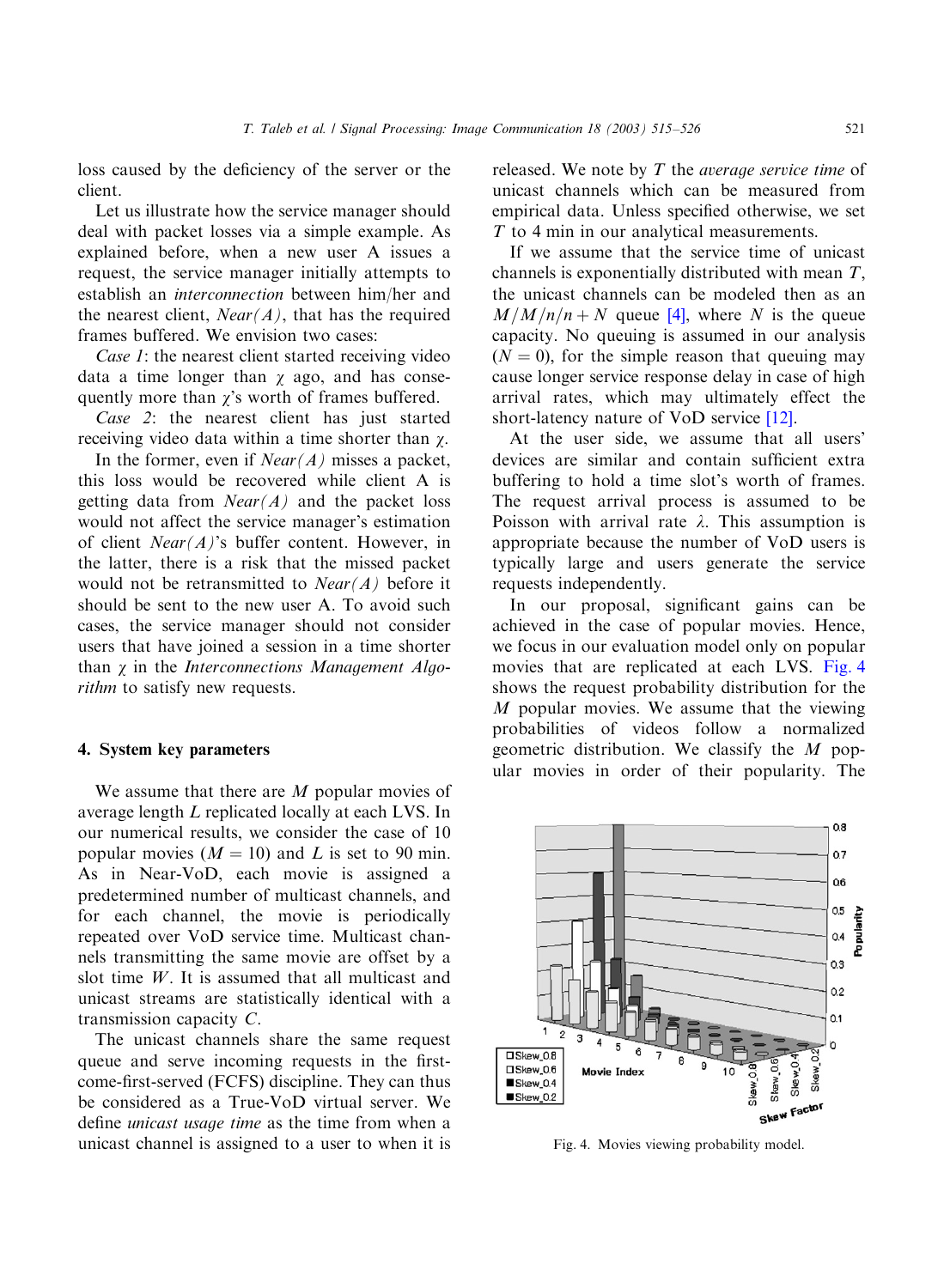Table 1 System parameters

| Factor                                | System parameters<br>and range of values |  |  |  |
|---------------------------------------|------------------------------------------|--|--|--|
| Arrival rate $\lambda$                | $0.1-2$ (request/s)                      |  |  |  |
| Number of unicast channel $N_{\rm u}$ | $300 - 700$                              |  |  |  |
| Number of popular movies $M$          | 10                                       |  |  |  |
| Movie length L                        | $90 \text{ min}$                         |  |  |  |
| Skew factor $\theta$                  | $0.2 - 0.8$                              |  |  |  |
| Admission control threshold $\delta$  | 90 s                                     |  |  |  |
| Average service time $T$              | 4 min                                    |  |  |  |
| Slot time $W$                         | $10 - 25$ min                            |  |  |  |
| Queue capacity $N$                    | $\Omega$                                 |  |  |  |

probability that ith video is selected is given then by

$$
P_i = \frac{(1 - \theta)\theta^i}{\theta(1 - \theta^M)}
$$
 where  $i = 1, 2, ..., M$ . (1)

The parameter  $\theta$  is called the skew factor. Fig. 4 shows that setting  $\theta$  to larger values yields a uniform distribution while setting  $\theta$  to values close to 0 yields highly skewed distribution. Table 1 shows a complete list of the system parameters and the range of values studied.

# 5. Analytical results

## 5.1. Performance gain in terms of disk bandwidth

We calculate the average disk-bandwidth requirements for a particular session group. Assuming the request arrival process to be Poisson process with arrival rate  $\lambda$ , the requests inter-arrival times are mutually independent and identically distributed. We assume that request arrivals are separated by  $\tau$  time units and that the first request arrives  $\tau$  seconds after the start of the most recent channel (Fig. 5).

# 5.1.1. Case of unified video-on-demand

Required unicast bandwidth during one slot time  $W$  is

$$
BW_{u} = \tau \cdot C + 2\tau \cdot C + \dots + \beta \tau \cdot C
$$

$$
= \frac{\beta(\beta + 1)}{2}\tau \cdot C,
$$



Fig. 5. Performance evaluation in terms of disk bandwidth requirement.

where  $\beta = |(W - \delta)\lambda|$  is the mean number of requests that arrive during one slot time and necessitate unicast channels' usage. On the assumption of Poisson process, the probability density function of  $\tau$  is

$$
f(\tau)=\lambda e^{-\lambda \tau}.
$$

Hence, the average value of unicast bandwidth demand is

 $BW_{\rm u}^{\rm avg}$ 

$$
= \frac{\beta(\beta+1)}{2} \cdot \frac{C}{\lambda} \{1 - (1 + \lambda(W - \delta))e^{-\lambda(W - \delta)}\}.
$$

On the other hand, as a multicast stream starts transmitting video data after the arrival of the first request and requests with a waiting time less than  $\delta$ are scheduled for the upcoming multicast channel, multicast bandwidth demand during one slot time is

$$
BW_{\mathbf{m}} = \begin{cases} (L-\tau) \cdot C, & 0 \leq \tau \leq W - \delta, \\ L \cdot C, & W - \delta < \tau \leq W. \end{cases}
$$

On the assumption of Poisson process, the average value of multicast bandwidth demand during one slot time is as follows:

$$
BW_{\text{m}}^{\text{avg}} = \frac{C}{\lambda} \{ L\lambda - 1 + (1 + \lambda(W - \delta))e^{-\lambda(W - \delta)} - L\lambda e^{-\lambda W} \}.
$$

Hence, the average value of total bandwidth demand in case of Unified-VoD is

$$
BW_{\text{Unified}}^{\text{avg}} = \frac{C}{\lambda} \left\{ \frac{\beta(\beta+1)}{2} + L\lambda - 1 + \left( 1 - \frac{\beta(\beta+1)}{2} \right) \times (1 + \lambda(W - \delta)) e^{-\lambda(W - \delta)} - L\lambda e^{-\lambda W} \right\}.
$$
\n(2)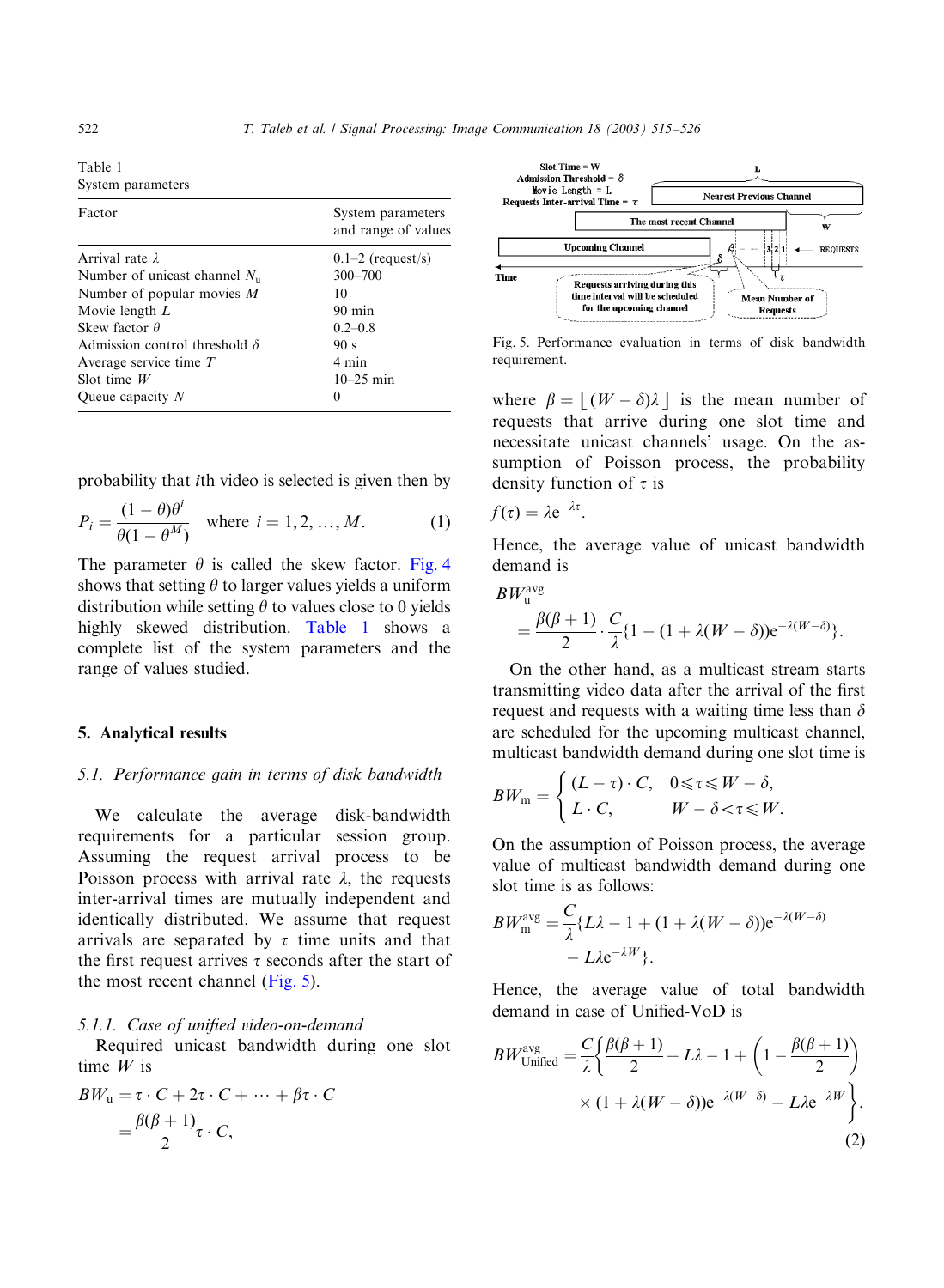#### 5.1.2. Case of our proposal NBB-VoD

We assume that all users' devices are similar and contain sufficient extra buffering to hold one slot time's worth of frames.

For the first request, we assign a unicast channel to transmit  $\tau$  time units' worth of data, while the remainder of the video data will be transmitted via a multicast channel. For the upcoming requests, we consider two cases, namely  $0 \le \tau \le \gamma$  and  $\gamma < \tau \leqslant W - \delta$ .

In the former case, the first  $\zeta = |\chi \lambda|$  requests will be assigned unicast channels, while the remaining  $\beta - \zeta$  requests will be satisfied from the previous users' buffering as follows. For the kth new request, the nearest and most available (old) user will be requested to send his buffer contents to the new user. At the same time, the new user will get the rest of data fromthe same multicast channel as the old user. The service manager will proceed in the same manner to satisfy new requests attempting to establish interconnections between users and their nearest neighbors. By so doing, the required unicast bandwidth in case of  $0 \le \tau \le \chi$  is

$$
BW_{\mathrm{u}} = \frac{\zeta(\zeta+1)}{2}\tau \cdot C.
$$

In case of  $\gamma < \tau \leq (W - \delta)$ , for the first request, we assign a unicast channel to transmit  $\tau$  time units' worth of data, while the upcoming requests will be satisfied from their neighbors' buffering. Hence, the required unicast bandwidth is

$$
BW_{\mathbf{u}} = \begin{cases} \frac{\zeta(\zeta+1)}{2}\tau \cdot C, & 0 \leq \tau \leq \chi, \\ \tau \cdot C, & \chi < \tau \leq (W-\delta). \end{cases}
$$

On the assumption of Poisson process, the average of unicast bandwidth requirements in case of NBB-VoD is

$$
BW_{\mathrm{u}}^{\mathrm{avg}} = \int_0^\chi \frac{\zeta(\zeta+1)}{2} \tau \cdot Cf(\tau) d\tau + \int_{\chi}^{W-\delta} \tau \cdot Cf(\tau) d\tau.
$$

As multicast bandwidth requirements in case of NBB-VoD is identical to that of Unified-VoD, the average value of total bandwidth demand in case

of NBB-VoD is

$$
BW_{\text{NBB}}^{\text{avg}} = \frac{C}{\lambda} \left\{ \frac{\zeta(\zeta+1)}{2} + L\lambda - 1 + \left( 1 - \frac{\zeta(\zeta+1)}{2} \right) \right.
$$
  

$$
(\lambda \chi + 1) e^{-\lambda \chi} - L\lambda e^{-\lambda W} \left\}.
$$
 (3)

Finally, we deduce the performance gain G of NBB-VoD over Unified-VoD as

$$
G = \frac{BW_{\text{Unified}}^{\text{avg}}}{BW_{\text{NBB}}^{\text{avg}}}.\tag{4}
$$

We plot the performance gain of NBB-VoD over Unified-VoD versus arrival rate  $\lambda$  in Fig. 6. Our results show clearly that our proposal significantly outperforms Unified-VOD. As the arrival rate increases, our proposal shows better performance in terms of disk-bandwidth mainly for large values of time-slots, in other words when only few multicast channels are assigned to the movie. This gain can be effectively exploited to improve resources (disk-bandwidth) utilization at the local video server (LVS).

## 5.2. Performance gain in terms of scalability

We compute numerical results from the  $M/M/n/n+N$  queuing model to evaluate the performance of NBB-VoD over Unified-VoD in terms of blocking probability.

At each LVS, we distribute the  $N_{\text{u}}$  available unicast channels among the  $M$  popular movies in



Fig. 6. Performance gain in terms of disk bandwidth requirement.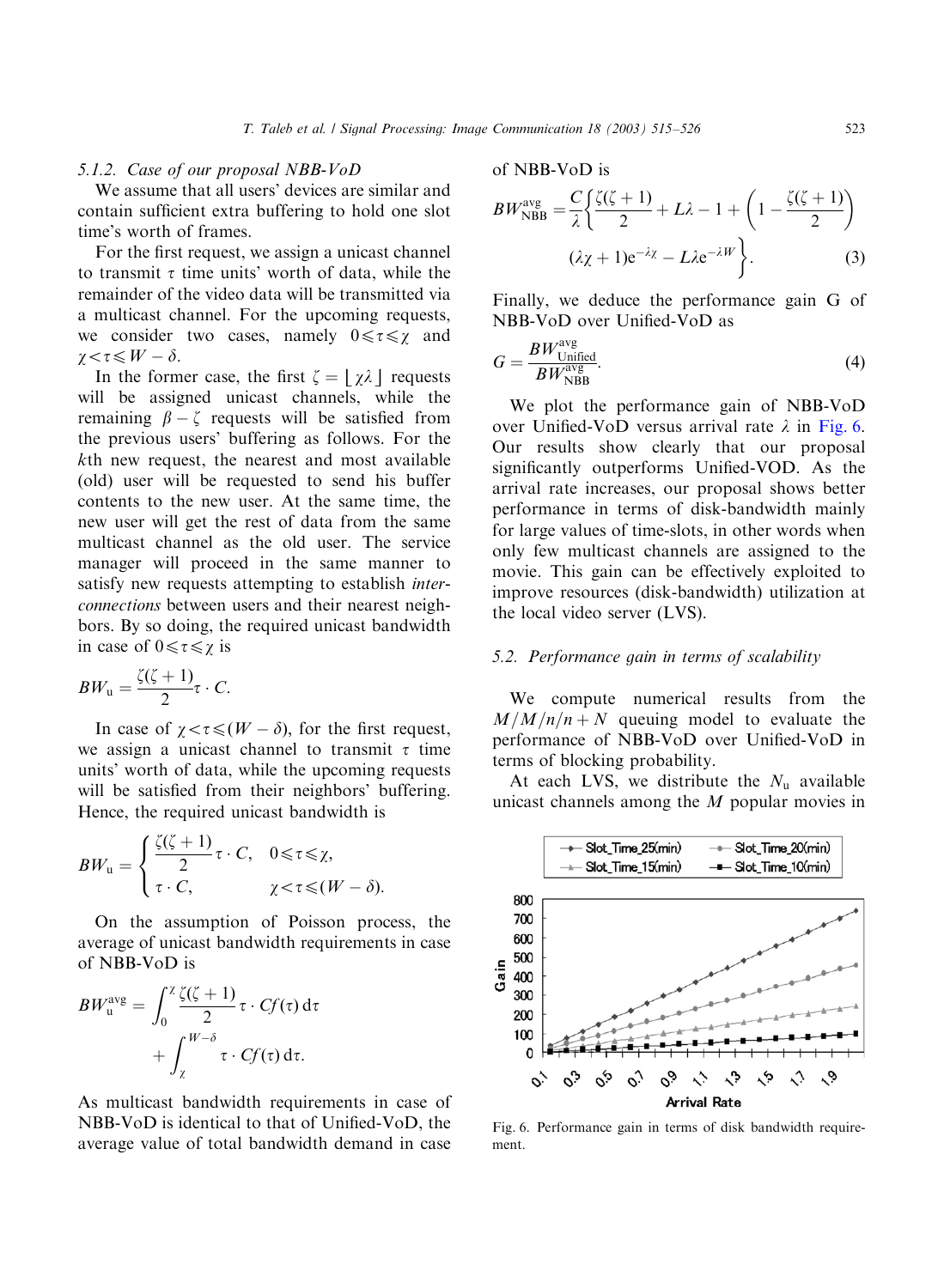function of their popularities. In other words, for the kth movie, we assign  $P_k \cdot N_u$  unicast channels. In our performance evaluation, we mainly focus on the performance of our proposal in case of requests for the first popular movie. Similar results are obtained for other popular movies.

Assuming that the requests arrival rate for a particular movie in case of Unified-VoD is  $\lambda$ , as NBB-VoD attempts to reduce the number of effective requests to the video server, this arrival rate should be reduced by a factor  $c$  in case of NBB-VoD. Intuitively, this factor depends largely on the movie popularity.<sup>4</sup> In our analytical results, we assume that this factor is equal to the movie popularity.

First, we investigate the impact of the number of unicast channels in a LVS on the blocking probability. Fig. 7 illustrates the blocking probability versus arrival rate for different number of unicast channels. The skew factor  $\theta$  is fixed to 0.8. As the number of requests increases, so does the blocking probability in both Unified-VoD and NBB-VoD. It is observed also that blocking probability decreases as the number of available unicast channels increases. Fig. 7 shows also that the Unified-VoD system has a higher blocking probability than our proposal NBB-VoD as the number of requests increases.

To investigate the impact of movie popularity on system performance, we plot the blocking probability as a function of the requests arrival rate for different skew factors  $\theta$  in Fig. 8. We fix the number of unicast channels to 300. The results show that the blocking probability increases for larger values of  $\theta$  in both systems. This increase can be explained in terms of the number of unicast channels assigned to each popular movie: the larger the skew factor  $\theta$ , the higher the popularity of the first popular movie, the more assigned unicast channels. For smaller arrival rates, blocking probability increases sharply and more rapidly in Unified-VoD than in NBB-VoD. However, the two systems have similar blocking probability as they approach their capacity (larger arrival rates  $\lambda$ ).



Fig. 7. Blocking probability vs. arrival rate for different number of unicast channels ( $\theta = 0.8$ ).



Fig. 8. Blocking probability vs. arrival rate for different skew factors  $(N_u = 300)$ .

#### 6. Implementation issues and discussion

It should be emphasized that there are several implementation issues that must be resolved when applying our proposal to practice. For instance, user's devices should be capable of sending data among themselves in a secure way that prevents illegal intruders from having any unauthorized access. Our proposal could be costly in terms of other resources. For example, as we explore options for optimally making use of user's buffering to increase the system capacity, new architecture for STB, more network bandwidth, and management software may be required. This will

<sup>&</sup>lt;sup>4</sup>The more popular the movie, the larger the factor  $c$ .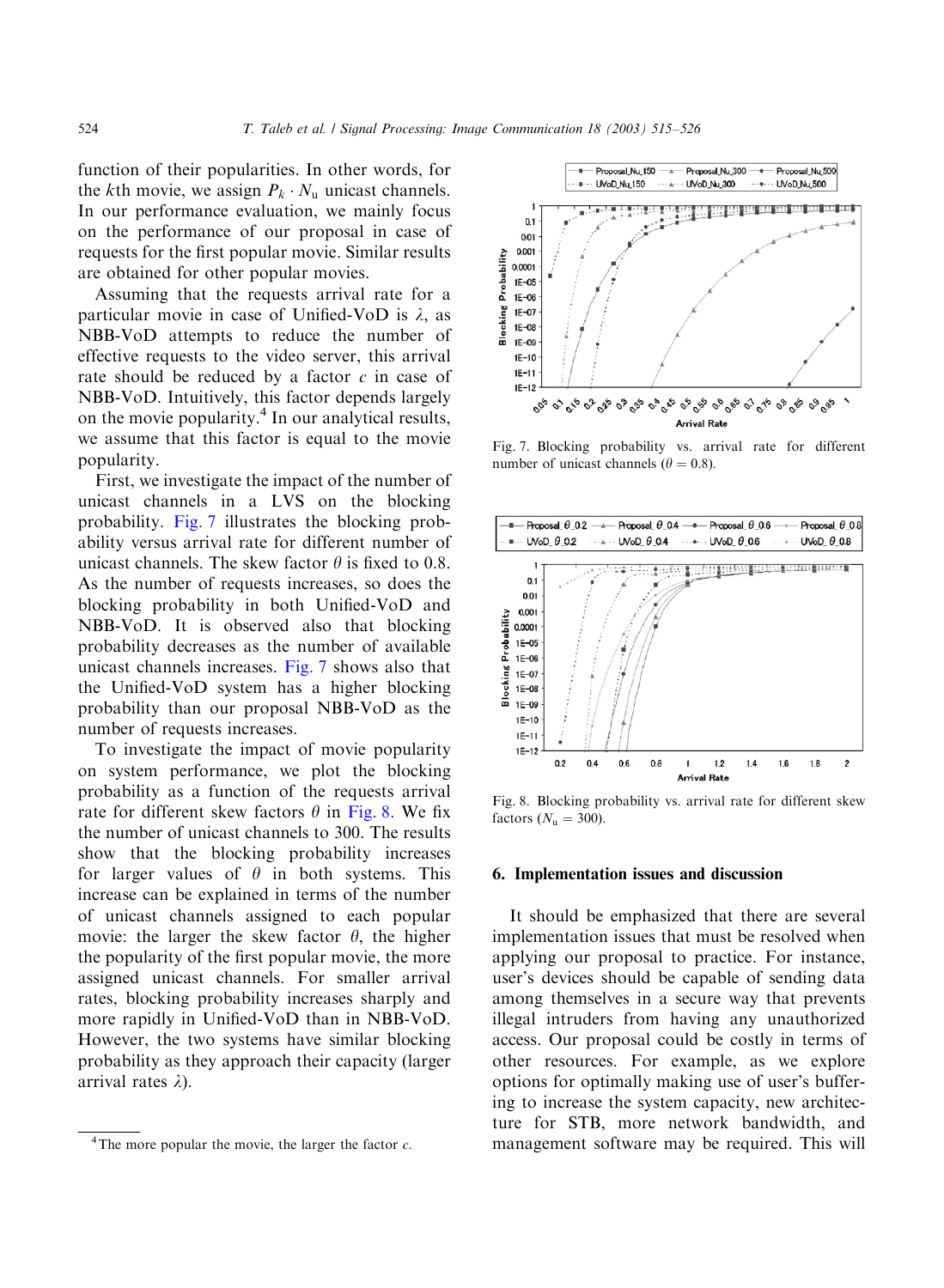intuitively incur more substantial overhead at both the user and system sides. Since our proposal attempts to service a large population of customers, this additional cost can pay for itself in a short time of VoD service utilization. Evaluation of the cost of the new requirements is outside the scope of this paper and will be left as a separate issue for software developers and hardware designers.

In our analysis, we considered wide-bandwidth networks especially designed for providing videoon-demand service. We assumed also, that each end-user has sufficient bandwidth resources to establish up to Max-conn interconnections and is capable to streamits buffer content to other users. However, we are aware that these assumptions are not valid for networks where upstreambandwidth is limited (providing VoD service to cable modem or DSL subscribers with asymmetric links) and can become congested if users are asked to serveup video for other clients. In such networks, the selection of the nearest user to a new client A, Near A, should be based not only on the distance between the two clients  $(A \text{ and } Near A)$ , but also on the available bandwidth of the connection from Near A to A. A weighted combination of the two parameters should be taken into account. Besides, the parameter Max-conn should not be constant, but rather needs to adapt to the available bandwidth.

## 7. Concluding remarks

In this paper, we have developed a technique to provide a significantly scalable VoD service. Our proposal NBB-VoD further enhances and strengthens the multicast group concept by maximizing information and data sharing among members of a particular session.

We first introduced a hierarchical distributed architecture for our system. Popular movies are locally replicated to achieve high availability and scalability. One of the major objectives of this architecture is to reduce the backbone WSA bandwidth requirement. Thereafter, we presented an admission control algorithm and a set of mechanisms to update the session profile and to handle interconnections among users.

The importance of our proposal is verified by numerical results, which show that NBB-VoD significantly outperforms Unified-VoD in terms of the disk bandwidth requirement. For different movies with different viewing probability, NBB-VoD guarantees lower requests blocking probability than Unified-VoD.

NBB-VoD may achieve magnificent performance to provide video-on-demand service to university campus networks where numerous users may have access to the same VoD feature at nearly the same time, and to mobile multi-user platforms such as airplanes, ships, and trains (via satellite links) where users are close to each other and may desire to view the same movie.

## References

- [1] E.L. Abram-Profeta, Providing unrestricted VCR functions in multicast video-on-demand servers, in: Proceedings of the IEEE International Conference on Multimedia Computing and Systems, Austin, TX, July 1998, pp. 66–75.
- [2] C.C. Aggarwal, J.L. Wolf, The maximum factor queue length batching scheme for video-on-demand systems, IEEE Tran. Comput. 50 (2) (February 2001) 97–110.
- [3] K.C. Almeroth, The use of multicast delivery to provide a scalable and interactive video-on-demand service, IEEE J. Sel. Areas Commun. 14 (6) (August 1996) 1110–1122.
- [4] G. Bolch, Queueing Networks and Markov Chains, Wiley-Interscience, New York, 1998.
- [5] M.K. Bradshaw, B. Wang, Periodic broadcast and patching services—implementation, measurement, and analysis in an internet streaming video testbed, UMass Computer Science Technical Report 2000-56.
- [6] D. Eager, M. Ferris, Optimized regional caching for ondemand and data delivery, in: Proceedings of the Multimedia Computing and Networking (MMCN' 99), San Jose, CA, January 1999.
- [7] L. Golubuchik, J.C.S. Lui, Adaptive Piggybacking: a novel technique for data sharing in video-on-demand storage servers, Multimedia Systems 4 (3) (1996) 140–155.
- [8] R.H. Hwang, Y.C. Sun, Optimal video placement for hierarchical video-on-demand system, IEEE Trans. Broadcasting 44 (December 1998) 392–401.
- [9] K. Hua, Y. Cai, Patching: a multicast technique for true video-on-demand services, in: Proceedings of the ACM Multimedia, Bristol, UK, September 1998.
- [10] Y.C. Lai, Y.D. Lin, H.Z. Lai, A hierarchical network storage architecture for video-on-demand services, in: Proceedings of IEEE 21st Conference on Local Computer Networks, Minneapolis, MN, October 1996.